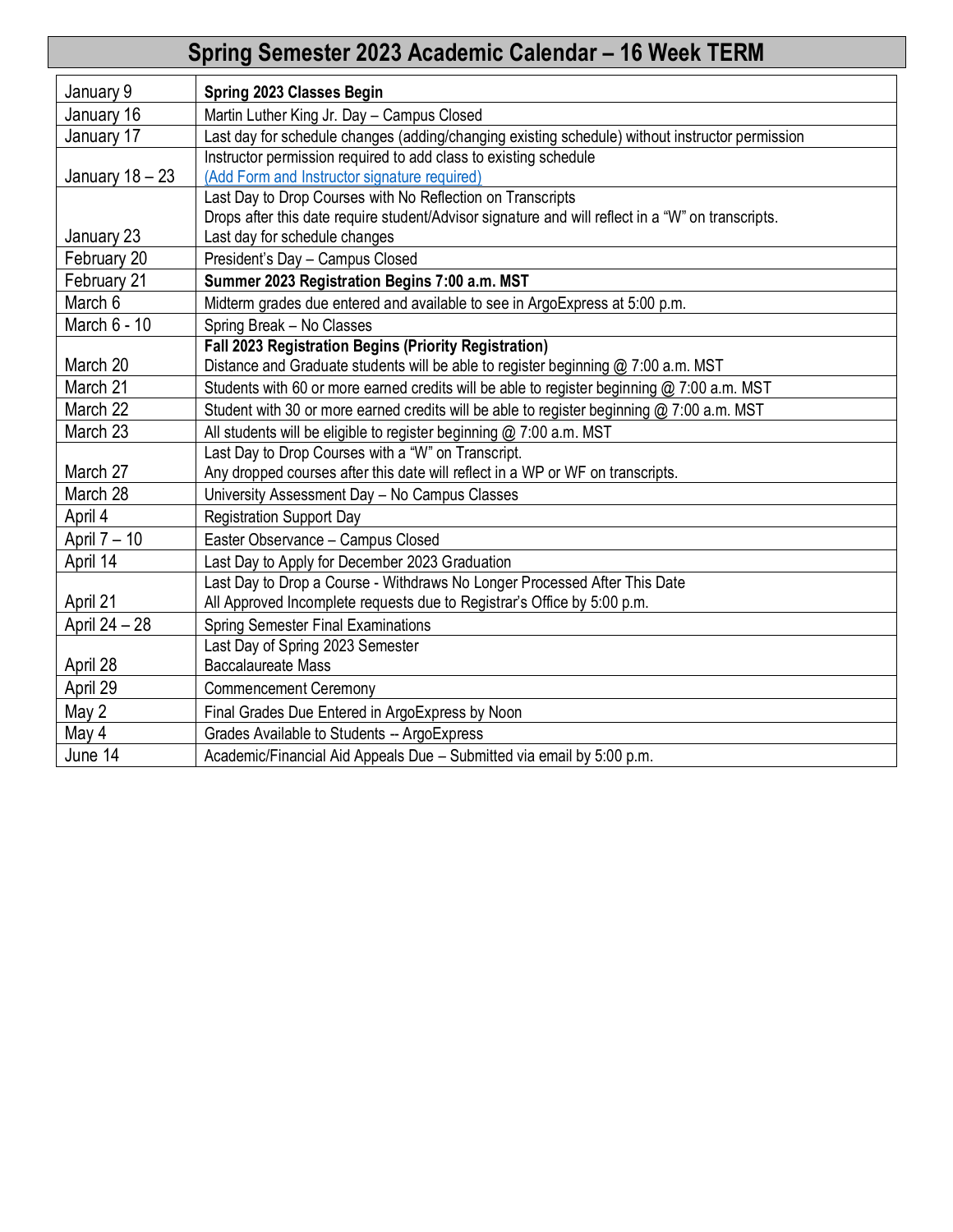# **Spring Semester 2023 Final Exam Schedule**

- MWF indicates classes regularly scheduled for any combination that includes at least two of these days.
- **TR** indicates classes regularly scheduled on Tuesday and/or Thursday or a combination in which any two days are TR.
- **MTWRF** classes (classes held daily) have an option to be decided by the instructor.
- **EVENING AND SATURDAY CLASSES** will be held on the day and at the time during Final Examination Week for which the class would normally be scheduled, except Friday evening classes, which will have final examinations Thursday evening.

| <b>DAYS</b> | <b>USUAL COURSE HOUR</b>                           | <b>FINAL EXAMINATION HOUR</b> |
|-------------|----------------------------------------------------|-------------------------------|
|             | Monday, April 24                                   |                               |
| <b>MWF</b>  | 9:00 AM classes                                    | 8:00 AM - 9:45 AM             |
| <b>MWF</b>  | 11:00 AM classes                                   | 10:15 AM - Noon               |
| <b>MWF</b>  | 1:00 PM classes                                    | 1:00 PM - 2:45 PM             |
| <b>MWF</b>  | 3:00 PM classes                                    | 3:30 PM - 5:15 PM             |
|             | Tuesday, April 25                                  |                               |
| <b>TR</b>   | 7:30 AM or 8:00 AM classes                         | 8:00 AM - 9:45 AM             |
| <b>TR</b>   | 9:20 AM or 9:30 AM classes                         | 10:15 AM - Noon               |
| <b>TR</b>   | 1:00 PM classes                                    | 1:00 PM - 2:45 PM             |
| <b>TR</b>   | 2:30 PM or 3:00 PM classes                         | 3:30 PM - 5:15 PM             |
|             | Wednesday, April 26                                |                               |
| <b>MWF</b>  | 8:00 AM classes                                    | 8:00 AM - 9:45 AM             |
| <b>MWF</b>  | 10:00 AM classes                                   | 10:15 AM - Noon               |
| <b>MWF</b>  | Noon classes                                       | 1:00 PM - 2:45 PM             |
| <b>MWF</b>  | 2:00 PM classes                                    | 3:30 PM - 5:15 PM             |
|             | Thursday, April 27                                 |                               |
| <b>TR</b>   | 11:00 AM or 11:15 AM classes                       | 8:00 AM - 9:45 AM             |
| <b>MTWR</b> | Classes beginning after 3:15 PM but before 5:00 PM | 3:15 PM - 5:00 PM             |
| R (evening) | Evening classes beginning after 5:00 PM            | 5:30 PM - 7:15 PM             |
| F (evening) | Evening classes beginning after 5:00 PM            | 7:30 PM - 9:15 PM             |

**Scheduling conflicts or requests to change exam times should be referred to Instructor.**